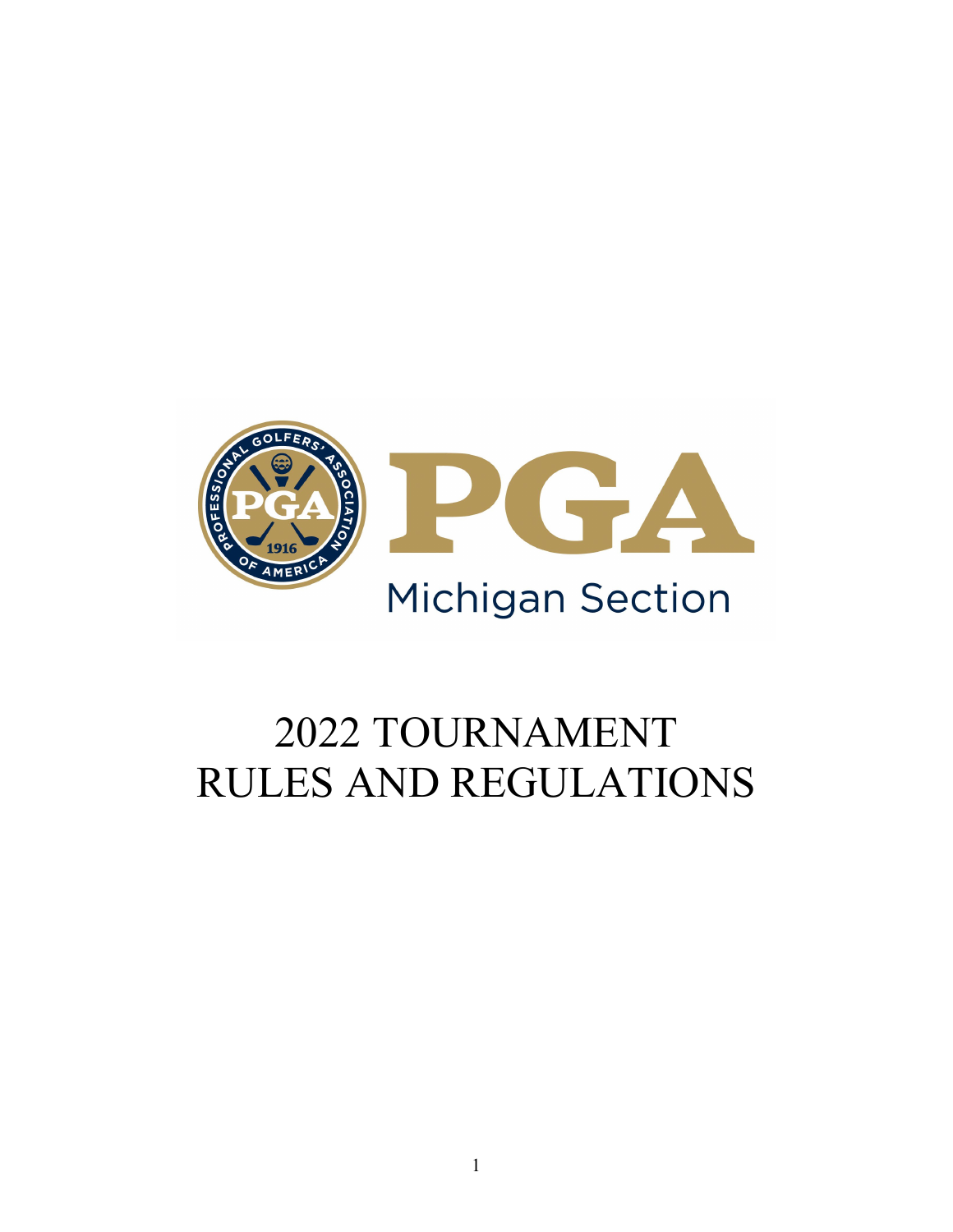# **TABLE OF CONTENTS**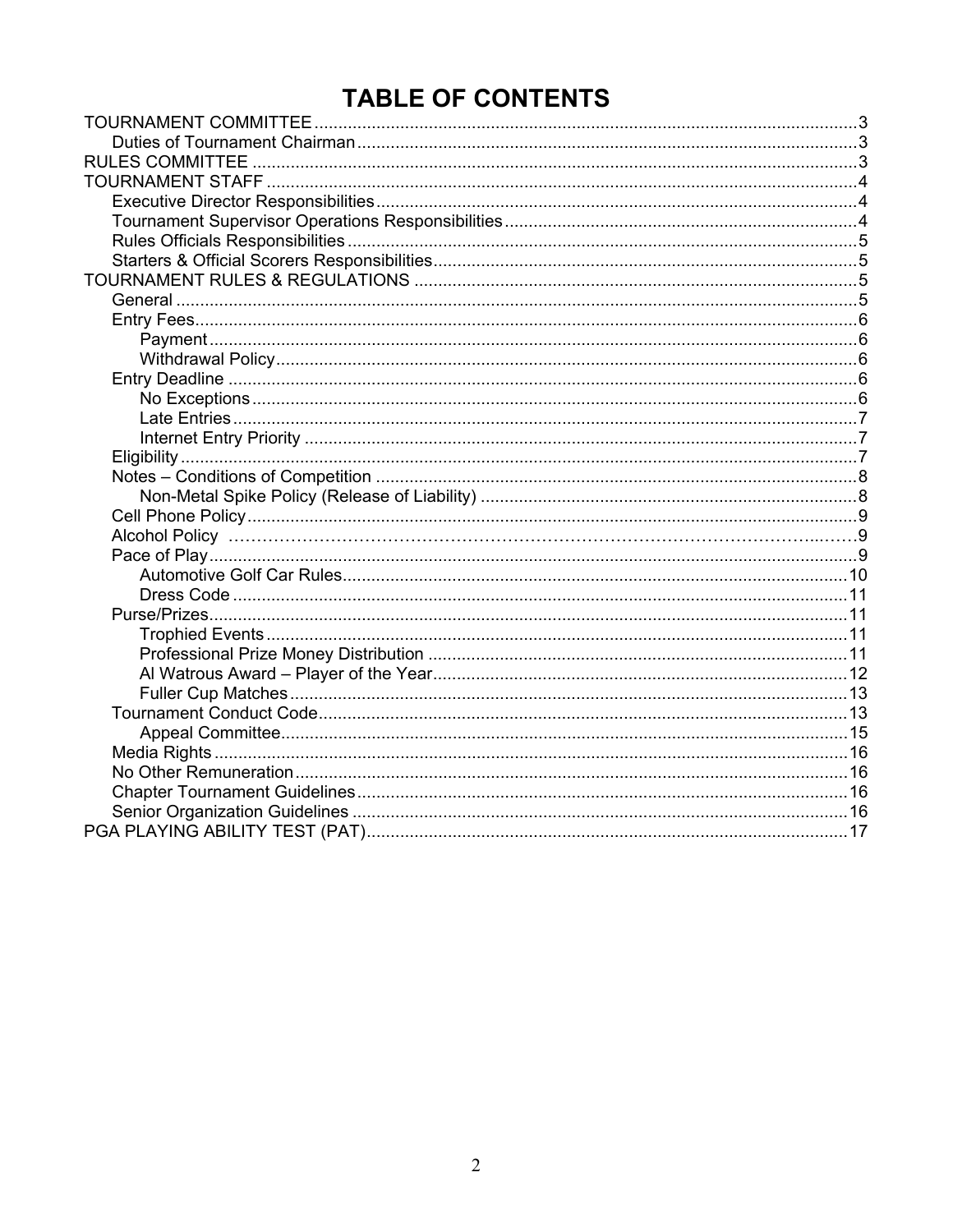# **TOURNAMENT COMMITTEE**

It shall be the duty and responsibility of the Tournament Committee to conduct a tournament schedule of Section sponsored and/or co-sponsored golf events, benefiting the Michigan Section Members.

The Tournament Committee shall be comprised of the three Section Officers, the Tournament Chairman, the Vice-Chairman, four Chairman's appointees, the Tournament Chairman from each of the section chapters, the Rules Chairman, and the Senior Tournament Chairman. The Section Executive Director shall be a non-voting member of the committee, and may wish to have the Section Tournament Supervisor attend meetings.

The Tournament Chairman and/or the Section Officers may call meetings of the Tournament Committee. The Michigan Section Office will publish notice of such meetings. Fifty-percent of the members shall constitute a quorum with a simple majority of those present deciding matters requiring vote of the Committee.

### DUTIES OF TOURNAMENT COMMITTEE CHAIRMAN

- 1. Conduct meetings as needed for a successful tournament program.
- 2. Serve on the Section Board of Directors.
- 3. Be available to offer assistance to allied golf organizations.
- 4. Consult with the Rules Committee in establishing the rules of play for all scheduled Section events.
- 5. Approve prize distribution for all Michigan Section sponsored and co-sponsored tournaments.
- 6. Ensure the enforcement of the Section Bylaws in regards to Tournament play and conduct.

### **RULES COMMITTEE**

The Rules Committee Chairman will be responsible for securing a Rules Committee for Section events when required. Any Rules Committee member shall be ineligible to participate in a rules decision if he/she is a contestant in said event. The Event Rules Committee shall report to and take direction from the Director of Tournament Operations / Tournament Supervisor for each particular event.

It shall be the duty of the Rules Chairman to see to it that all rules governing play of the Michigan Section tournaments are in accordance with the USGA Rules of Golf.

It shall be the duty of the Rules Chairman to work closely with the tournament staff and starter, the "Host Professional" and the "Host Club" holding Michigan Section sponsored and co-sponsored golf events.

The Tournament Supervisor (office staff), shall see that the course to be played for any event is completely and properly staked and lined, so as to conduct a successful championship.

The Rules Chairman, Tournament Supervisor, and Host Professional will determine if any local rules are to apply, and if so, make arrangements to have them distributed to all contestants.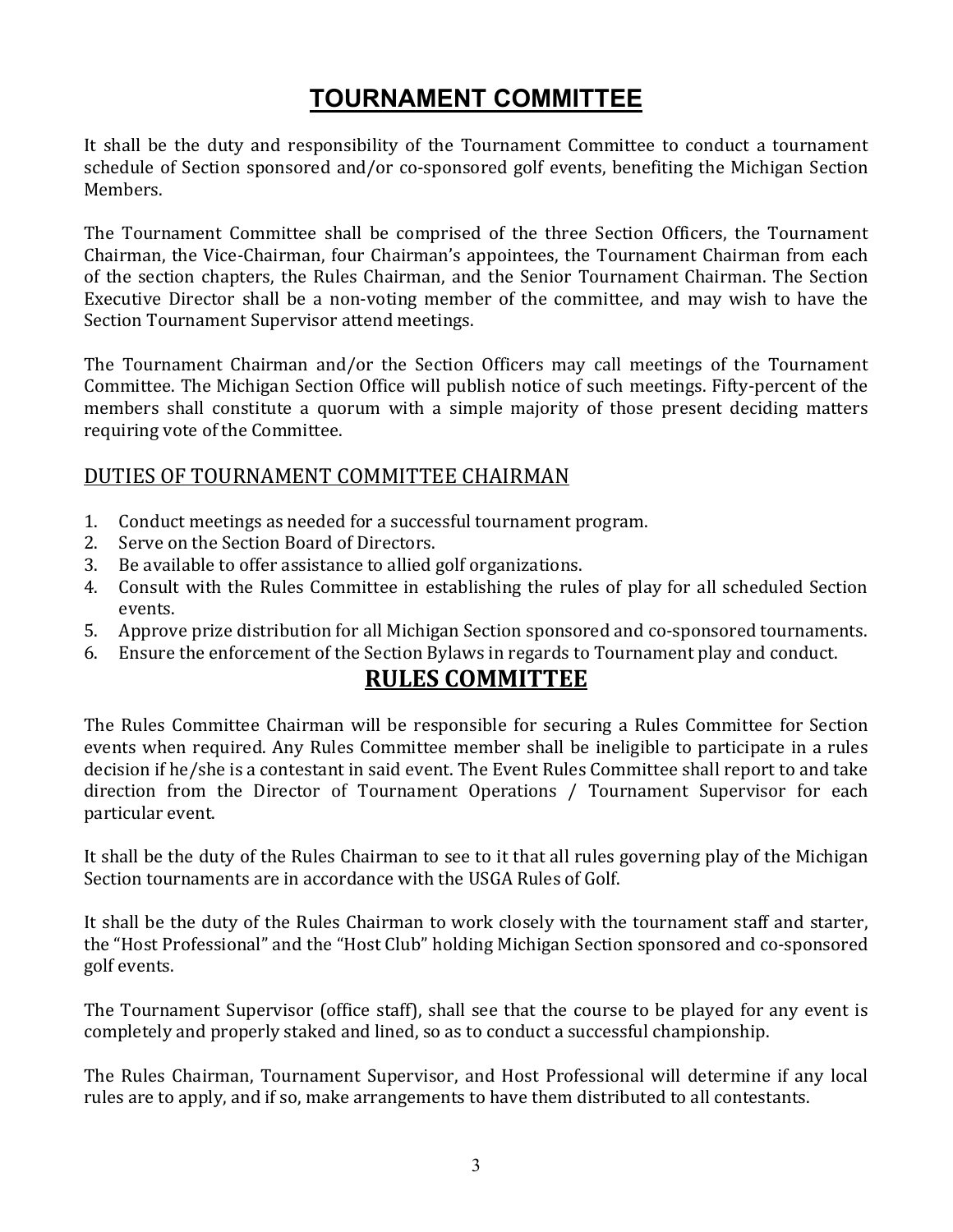## **TOURNAMENT STAFF**

### **EXECUTIVE DIRECTOR RESPONSIBILITIES**

The general duties and responsibilities of the Executive Director with the assistance of the Director of Operations shall be those as outlined in his/her current Employment Agreement. Tournament duties shall include but not be limited to the following:

- 1. Conduct event activity ensuring proper media, sponsor, and host club relations.
- 2. Communicate the tournament schedule to all members of the Michigan Section, media and advisory board.
- 3. Arrange meetings with sponsors of any Michigan Section PGA event well in advance of the scheduled event.
- 4. Arrange for proper tournament contracts and signatures of parties involved to insure legal event.

### **TOURNAMENT DIRECTOR RESPONSIBILITIES**

The general duties and responsibilities of the Tournament Supervisor shall be those as outlined in his/her current Employment Agreement. The Tournament Supervisor shall be directed by and responsible to the Executive Director and/or the Director of Tournament Operations. Tournament duties shall include but not be limited to the following:

- 1. Contact the Host Professional of any scheduled event in advance of the event to discuss and plan for guidelines to insure a successful event.
- 2. Communicate all pertinent information, notices, tee times, rules information, etc.<br>3. In collaboration with the Executive Director. Director of Tournament One
- In collaboration with the Executive Director, Director of Tournament Operations and Michigan Section PGA Members, secure sites and dates for the tournament schedule to be submitted for approval to the Section Officers and Tournament Committee.
- 4. Schedule and coordinate Playing Ability Test sites and dates.
- 5. Arrange for publication of the tournament schedule prior to the Section Spring Meeting.<br>6. Secure staff to operate Section events.
- 6. Secure staff to operate Section events.<br>7. Arrange for proper display and presen
- 7. Arrange for proper display and presentation of trophies and awards.<br>8. Keep scoring records and determine point leaders for the annual Mi
- 8. Keep scoring records and determine point leaders for the annual Michigan Section "Player of the Year" award. Review results with Tournament Committee prior to Section Fall Meeting.
- 9. Prepare and review results of events with the Executive Director, Director of Tournament Operations and Tournament Committee as needed.
- 10. Be directly responsible to the Executive Director.
- 11. Through the Section Office, coordinate and assemble starting sheets and other necessary materials such as score sheets, rules sheets, entry blanks, pens, and other supplies needed for the scheduled event. Secure proper staff for an event such as starters, etc.
- 12. Ensure that event site is properly marked and fairly set-up for tournament play.
- 13. Arrive at site of event in ample time to assist in registration procedures and start play.
- 14. Brief the Section tournament staff on particulars governing the event. Supervise and assist staff.
- 15. Enforce "no play" rule on players not eligible.
- 16. See that all scores are posted as soon as possible upon completion of play.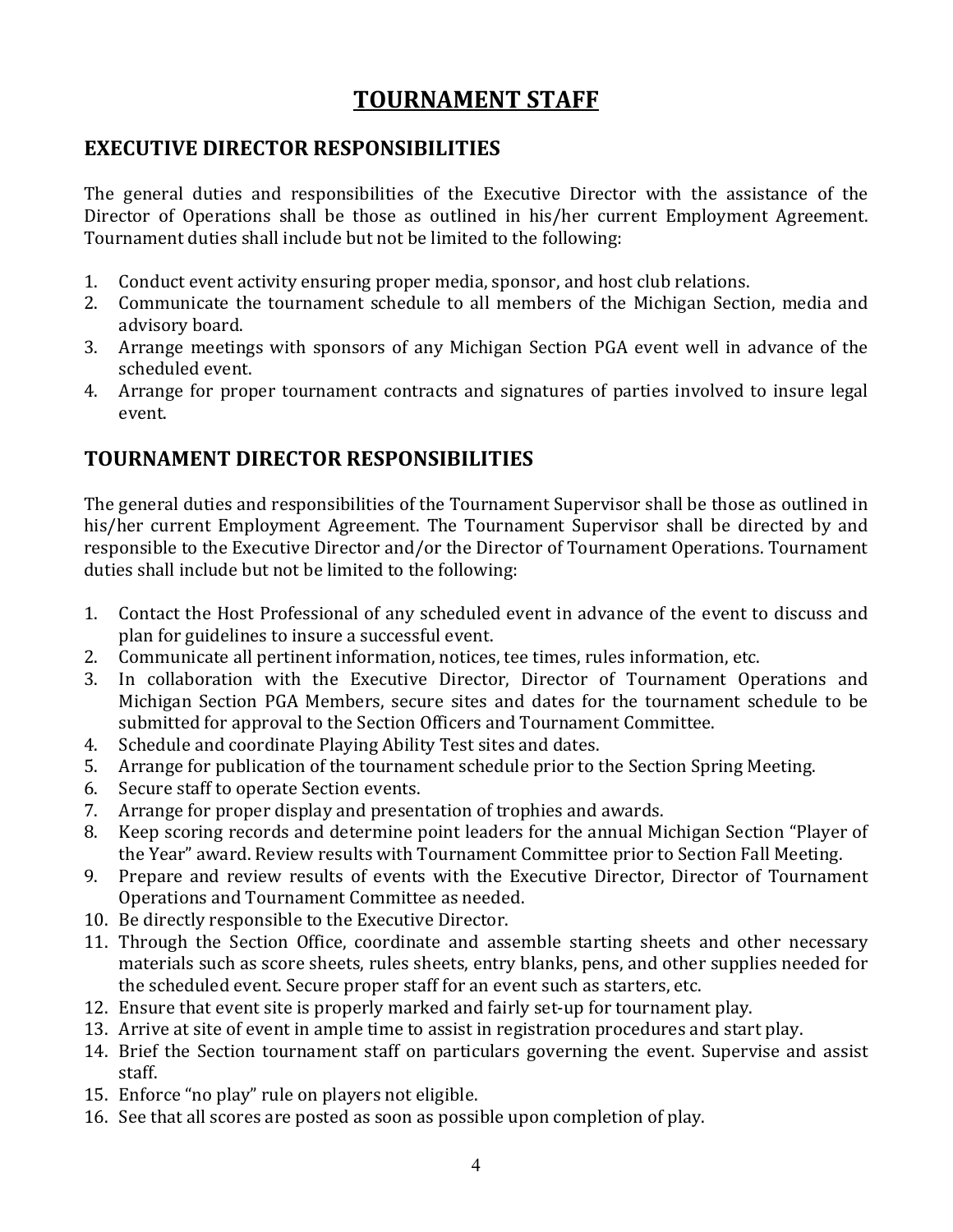- 17. Post the prize distribution for all events at the beginning of play.
- 18. Prepare a complete report pertaining to the event within 48 hours of completion.
- 19. Serve as a non-voting member of the Tournament Committee as requested.

### **RULES OFFICIALS RESPONSIBILITIES**

- 1. Be directly responsible to the Rules Chairman and Tournament Supervisor.<br>2. Conform to the guidelines of the Michigan PGA "Functions of Officials."
- 2. Conform to the guidelines of the Michigan PGA "Functions of Officials."

Starters & Official Scorers Responsibilities

- 1. Be directly responsible to the Tournament Supervisor following all guidelines as submitted by the Tournament Committee.
- 2. Conform to the guidelines of the Michigan PGA "Functions of Officials."

# **TOURNAMENT RULES & REGULATIONS**

### **GENERAL**

The Board of Directors, in conjunction with the Tournament Committee, determined that our Tournament Program is not intended to provide a living for participants, but is meant to provide competitive golf at professionally managed events for PGA Members in a fraternal atmosphere, however, better players have the opportunity to win prize money.

An application for Entry is subject to acceptance and, if accepted, may be revoked at any time thereafter (including during an event) by the Committee or Committees in charge of the competition acting on behalf of The Michigan Section of The Professional Golfers' Association of America and The Michigan PGA Corporation, for any reason deemed good cause by the said Committee or Committees in their discretion, without liability to the said Committee or Committees, Association or Corporation of the Sponsors of the Championship. The reason for rejection may include, but not limited to, unbecoming conduct and handicapping irregularities.

In consideration of the acceptance of an event Entry Form, and as further condition to participation in an event, player further agrees to abide by the Tournament Rules, Conditions of Competition, Local Rules and Michigan Section PGA tournament regulations and requirements. It is further understood that entry fees shall be refunded in any event that said Entry Form is not accepted.

All professional participants competing in Michigan Section events shall be aware of and guided by the following:

- 1. No Section can act in any way at variance with the Tournament policies and procedures established by the PGA of America.
- 2. Any event approved by the Section Tournament Committee shall be considered an officially sanctioned event.
- 3. Section events may only be hosted by facilities with a PGA Member eligibly employed at that facility at the time the event was booked.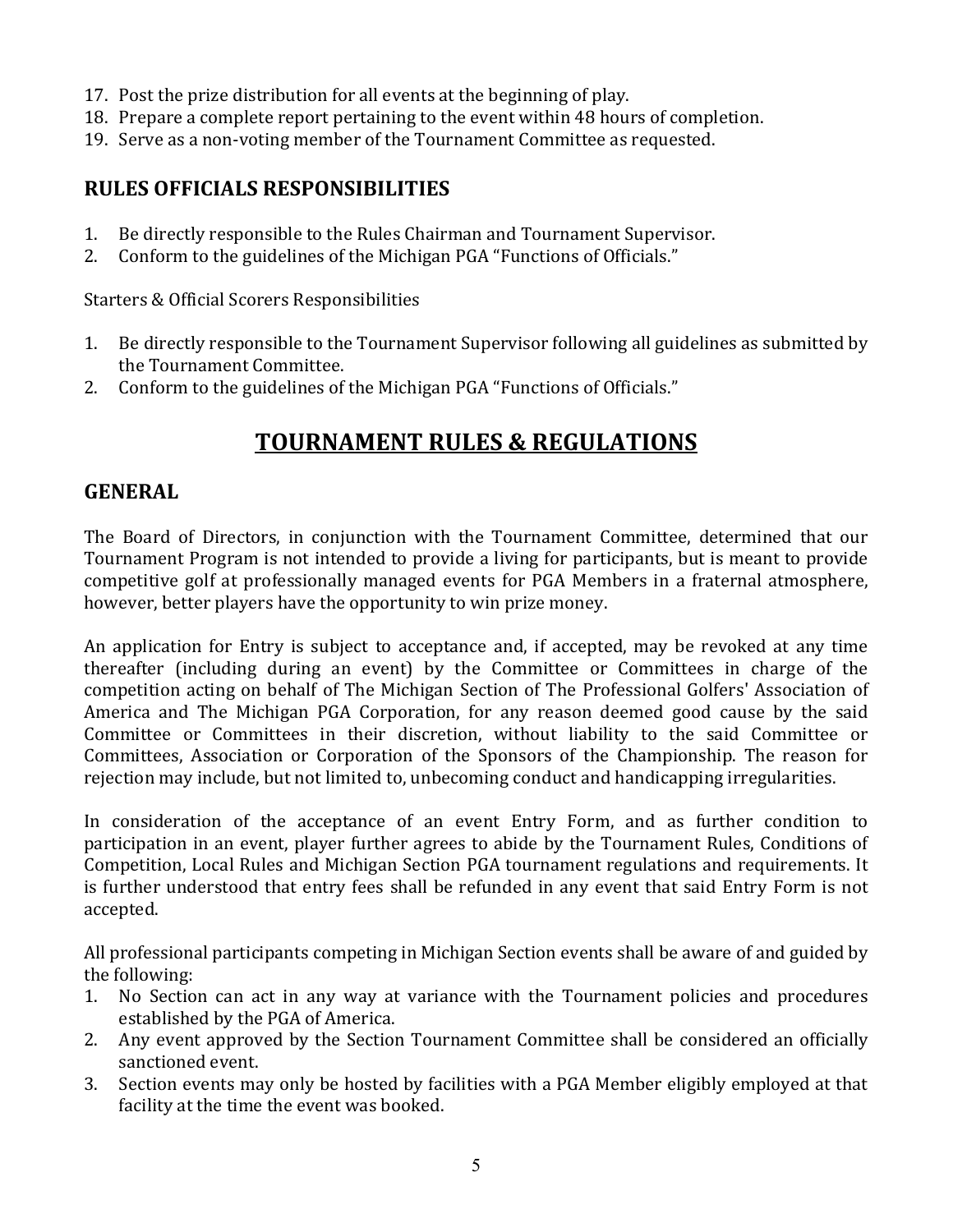- 4. No Chapter can act in any way at variance with the Tournament policies and procedures established by the Michigan Section.
- 5. Under no circumstances is a Head Professional to be paired with any of his/her assistants in any event unless rules specify or pairings are drawn.
- 6. The Michigan PGA "Local Rules Information & Automotive Golf Car Rules" (hard card) must be adhered to for all Section and Chapter events. A current "hard card" carried in your golf bag is advised.
- 7. Women professionals to have an 18% advantage in total yardage when competing with men for the same purse. In order to qualify for special exemptions in other events (i.e. PGA Tour Events, Michigan PGA Professional Championship, etc) women participants must play from the same set of tees as the men.

All Professionals are responsible for the USGA handicaps of their amateur partner(s). Golf professionals are held responsible for USGA handicaps for their members playing in Michigan Section Pro-Am events whether or not their partners are playing with their course professional. Professionals shall see that the proper USGA handicap is used as a matter of protection for themselves, and the amateurs, as well as to make sure no inequity exists. Penalty for violation: subject to forfeiture of winnings, suspension and/or fine.

### **ENTRY FEES**

### **Payment**

Payment may be mailed in by cash, check or money order and must accompany entry form to be officially entered into a tournament. Payment by credit card can only be made by entering online only. *Due to PCI Compliance (secure handling of credit card information) no credit card information can be entered by staff into the Section computer system.*

### **Withdrawal Policy**

A contestant may withdraw from any Section sponsored or co-sponsored event prior to the assigned tee off time for any reason. The entry fee will be **refunded only** if, (a) the withdrawal occurs prior to the entry deadline or (b) if after the entry deadline the players position in the starting field is replaced by an alternate player from the event waiting list or (c) if after the entry deadline, but prior to the assigned tee off time, a player withdraws for medical reasons and supplies **written** doctor verification within 10 days of completion of the event. Please note there will be a \$10 cancellation fee regardless of when the withdraw occurs.

All withdrawals must be in written form emailed to Justin Phillips (*jphillips@michiganpga.com*) or any member of the Michigan PGA staff.. If you must withdraw during the weekend prior to an event on Monday, please call the Host Facility and leave a message with the Host Professional. Be sure to include if it is for a medical reason.

### **ENTRY DEADLINE**

Entry forms with payment are due in the Section office by 5:00 PM of the date listed on the entry form. Entries will not be accepted on site at Section events. The Deadline for the National Oualifiers : Michigan PGA, Michigan Senior PGA and the Michigan Section Assistants Michigan Senior PGA, and the Michigan Section Assistants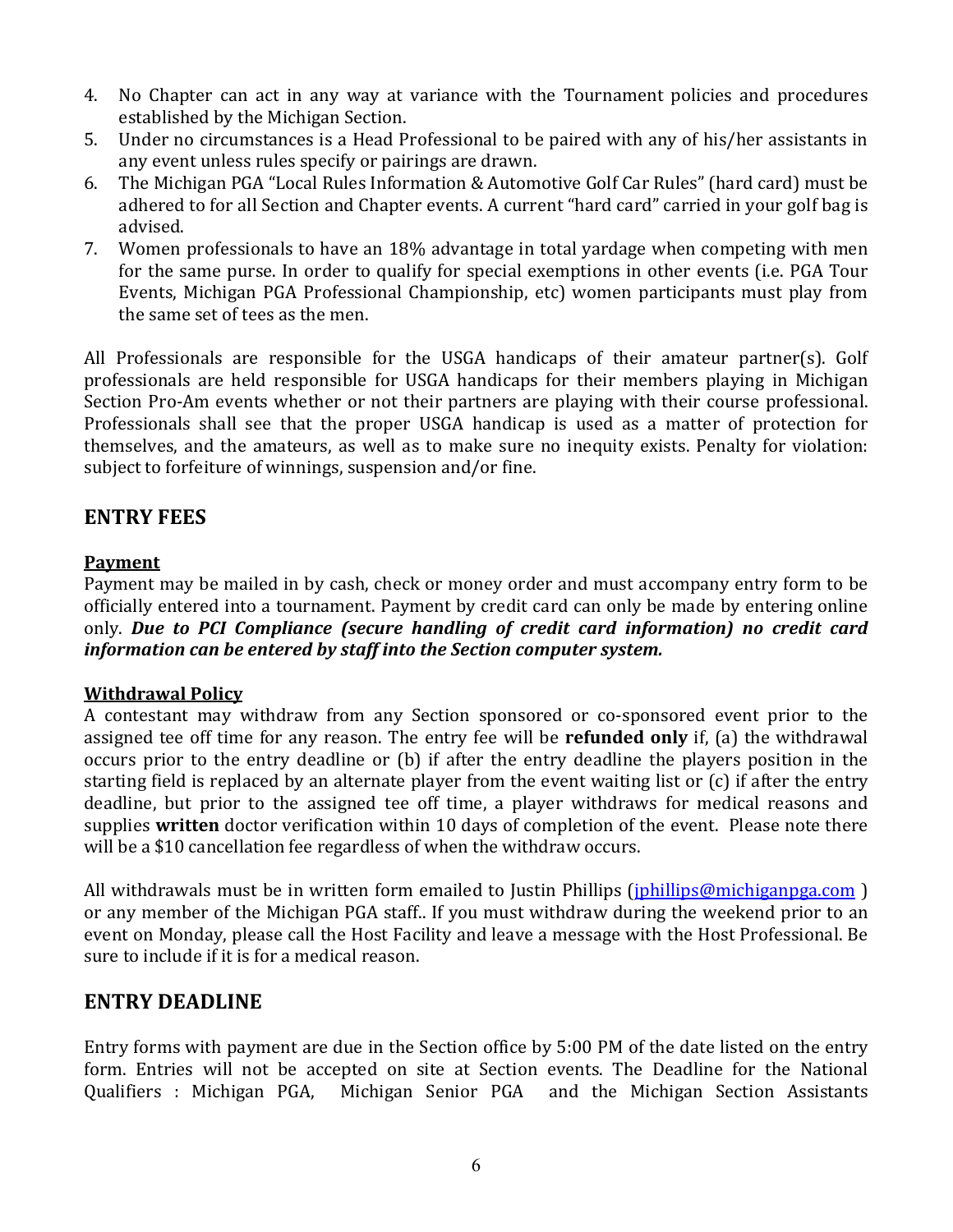Championship is 5:00pm on the date listed and those registrations go through the Michigan Section and no longer through PGA of America.

#### **No Exceptions**

Absolutely and without exception, entries received beyond the entry deadline for the following tournaments will not be accepted: Michigan Open, Michigan PGA Professional Championship, Tournament of Champions, Women's Open and Senior Open, Michigan Senior PGA and the Michigan Section Assistants Championship.

#### **Late Entries**

Excluding the "no exception" tournaments, if an event is not filled or in the case of withdrawals, late entries, based on membership seniority, may be utilized in order to complete the field. Late entries are prioritized by membership seniority daily (i.e. entries arriving the first late day are sorted 1-2-3 etc., second late day becomes 4-5-6 etc.).

#### **Internet (on-line) Entry Priority**

Those entry forms, which are submitted on-line, are considered entered into the respective event once confirmation is given (real time entry) and thus given priority over any entry forms, which have been mailed or faxed to the section office and are awaiting processing.

### **ELIGIBILITY**

Professionals eligible to compete (providing the applicable rules of the event being played will permit) in any Michigan Section sponsored and co-sponsored events, must fall within the scope of the following listed requirements:

1. A member in good standing in the Michigan PGA. This is in effect for all tournaments except the Michigan Open, Senior Open, Tournament of Champions and Women's Open. To be eligible for the major championships, a Class A member would have to be eligibly employed in the Michigan Section thirty (30) days prior to the event. Responsibility for proof of employment is the burden of the member. If requested by the Section he/she must provide proof in the form of a contract and/or pay stubs and/or time cards. Life Member / Retired Member must be a member of the Michigan Section 30 days prior to the Championship.

Note: Players are eligible to participate in Section events, if otherwise eligible, during their grace period.

2. A Registered Associate or a student enrolled in a PGA Golf Management University holding a current year Michigan Section playing permit. In order to purchase a playing permit, you must meet the following guidelines.

### **Associate Playing Privileges Policy**

In order to participate in Section and/or Chapter events you must have a current year's Section Playing Permit. To be eligible to purchase a Section Playing Permit, you must be:

A. **Registered Associate:** must be eligibly employed and meet the following meeting attendance policy: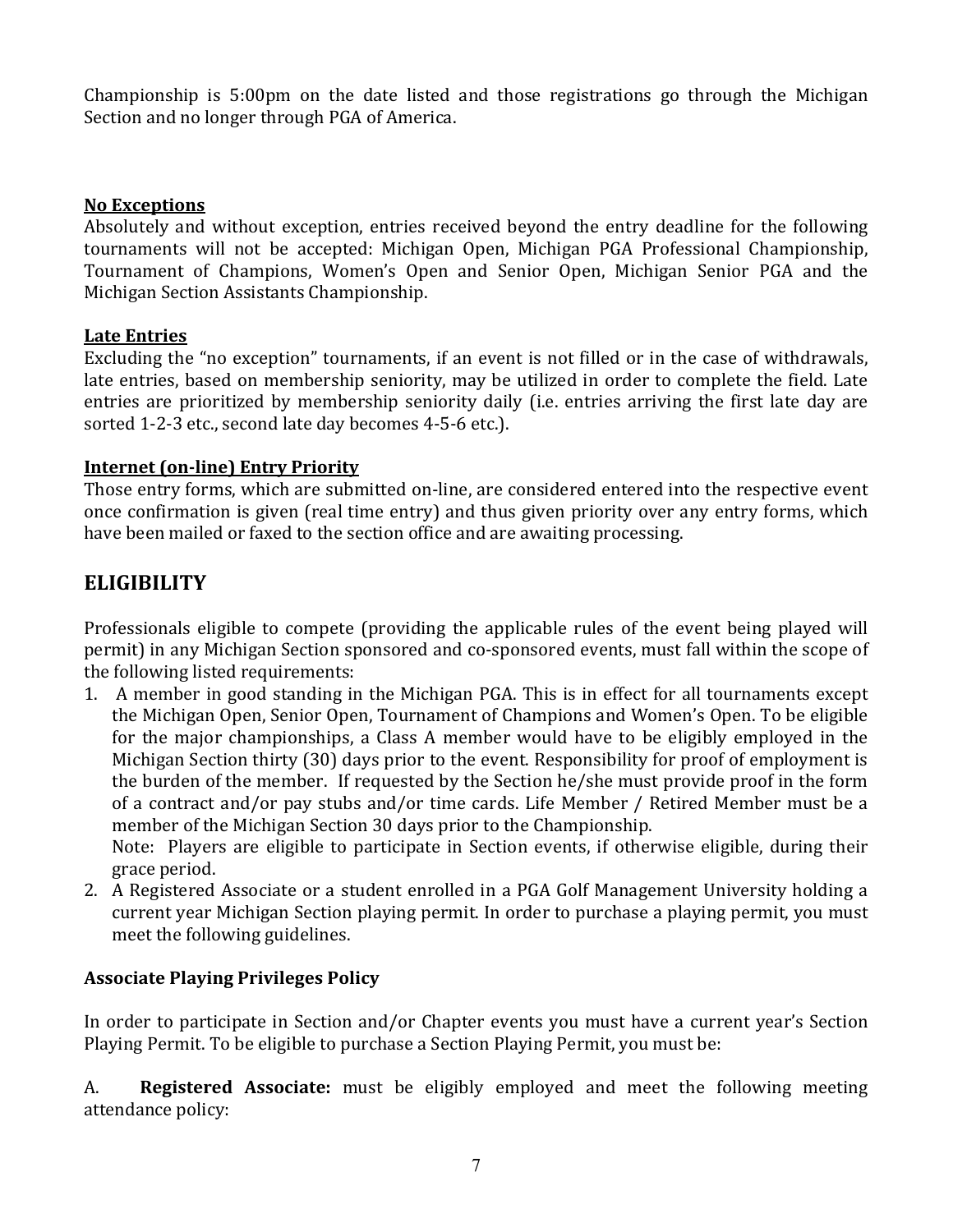• Attend at least One (1) Section or Chapter meeting (previous Fall and/or current Spring) immediately preceding the tournament season in which you wish to participate.

NOTE: Those Registered Associates that transfer into the Section or become a Registered Associate after the Section Fall Meeting may be granted ONE grace period season and obtain playing privileges their first season. However, the Registered Asociate must follow the meeting attendance policy as outlined above in order to obtain a permit the following year.

B. **PGA Golf Management University Student:** must be currently enrolled in an accredited PGA Golf Management University program.

\*Appeals to the Meeting Attendance Policy: Appeals shall be made in writing to the Tournament Committee Chair (or his/her designee). Such appeal shall be received by the Tournament Committee Chair no later than thirty (30) days prior to the event in which the Registered Apprentice would like to play in. The Tournament Committee Chair shall render the decision on appeal in writing within thirty (30) days of the receipt of the appeal.

The above criteria must be met each year to obtain a playing permit.

- 3. All Class "F", "Inactive" or "Suspended" members are ineligible to participate in section events, except as state in #1 above.
- 4. Any PGA Member or Associate having played in more than (8) combined Adams Pro Tour (APT), Asian Tour, Dakotas Tour, European Challenge Tour, European Senior Tour, European Tour, JPGA Senior Tour, JPGA Tour, Ladies European Tour (LET), Symetra Tour (LPGA), LPGA Tour, Mackenzie TOUR – Canada, PGA Australia Tours, PGA New Zealand Tours, PGA TOUR, PGA TOUR Champions, PGA TOUR – China, PGA TOUR – Latino America, Swing Thought Tour, The Safari Tour, The Sunshine Tour and Korn Ferry TOUR tournaments within twelve-month period prior to the Section event may only compete if otherwise eligible, in the Michigan Open, Men's Senior Open ,Women's Open, Tournament of Champions and Chapter Pro Am's. The U.S. Open, U.S. Senior Open, U.S. Women's Open, PGA Championship and KitchenAid Senior PGA Championship and KPMG Women's PGA Championship are not included in the 10-tournament count.
- 5. The Michigan PGA has the right to refuse an entry at any time, including during the event, for any reason it sees fit.

The Section Office has been instructed to follow the guidelines outlined below showing the order of priority for tournament participation.

- 1. All PGA membership classifications will have equal priority.
- 2. Entry forms will indicate specific eligibility requirements for each event.
- 3. In the circumstance when an event is open to both members and associates, the member and associates will have equal status and the first designated number of entries received will comprise the field.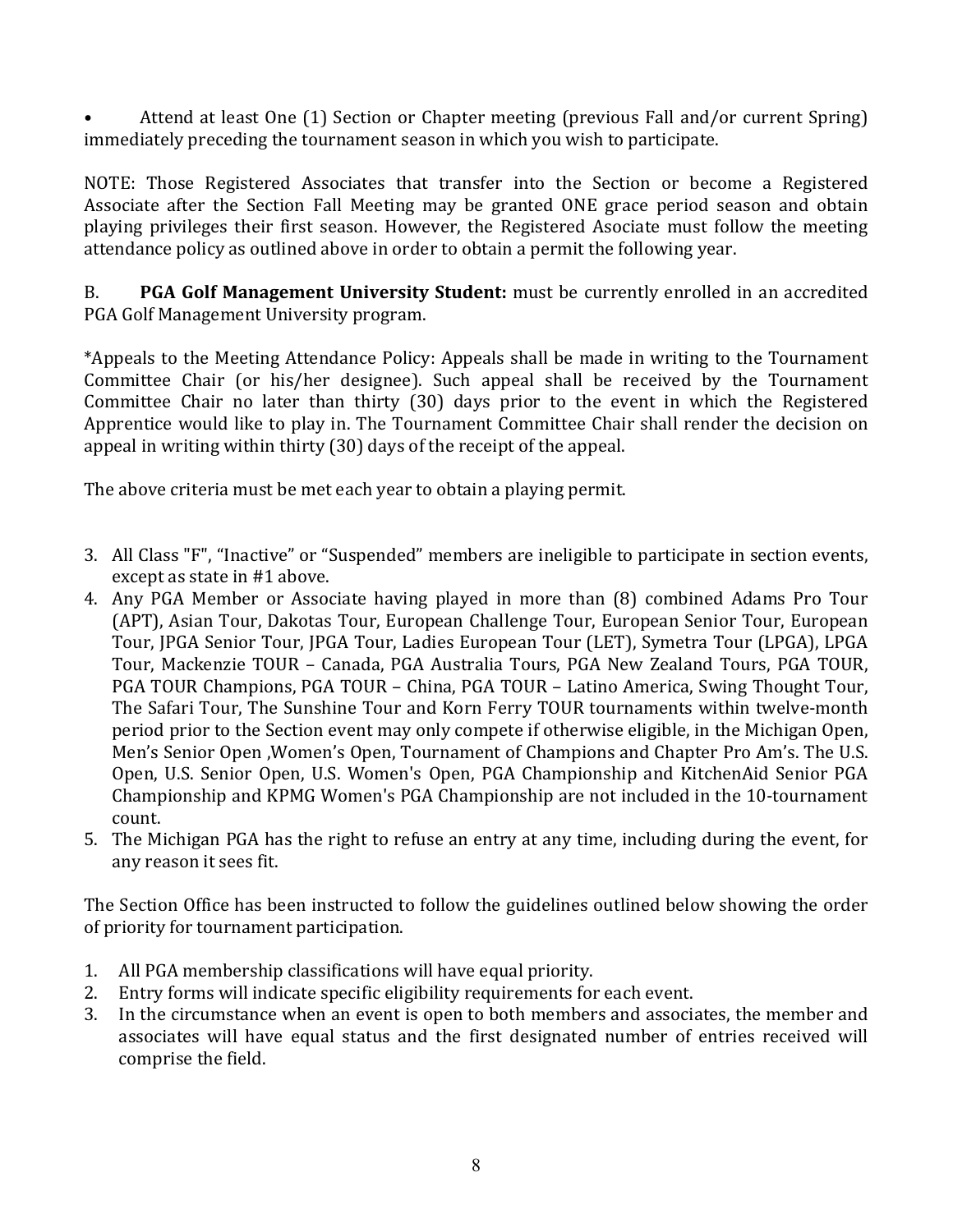### **NOTES – CONDITIONS OF COMPETITION Non-Metal Spike Policy (Release of Liability)**

As a condition of all Michigan PGA conducted events, it is required that all professional and amateur participants wear non-metal spikes. Metal spikes of any kind, including the non-metal spikes with a metal insert, will not be allowed. Penalty for non-conformance with this policy is Disqualification (Teams – Penalty for non-conformance by any or all team members is team disqualification).

The use of spikeless/non-metal spike golf shoes may result in the participant slipping on wet or damp surfaces (inclusive of but not necessarily limited to turf areas, wooden areas such as bridges and pathways, etc.) and reduced traction on non-level areas of the golf course. As evidenced by the participant's decision to participate in a tournament, the participant acknowledges that potential dangers relative to the use of spikeless/non-metal spike golf shoes have been disclosed to participant and participant agrees to assume the risk of sustaining an injury arising from or attributable to the use of spikeless/non-metal spike golf shoes in a tournament. The participant here releases the Section and Section's officers, directors, members, employees, successors and assigns (the "Indemnified Parties") from any and all claims for loss or damage, inclusive of but not limited to personal injury, whether or not caused by participant's use of spikeless/non-metal spike golf shoes in connection with a golf tournament. The consideration for this release is the permission granted by Section to the participant to participate in the golf tournament. This release binds not only the participant, but also the participant's spouse, heirs, legal representatives and assigns.

### **CELL PHONE POLICY**

It is recommended that cell phones be turned off and stored in the player's bag. If there is a situation where the player needs to use the phone their intentions should be announced to other players.

### **ALCOHOL POLICY**

Alcohol consumption is not allowed during a stipulated round for the Michigan PGA, Michigan Open, Michigan Open Qualifiers, Michigan Section Match Play, Tournament of Champions, Michigan Section Assistants Championship, Senior PGA, Senior Open and Women's Open.

Unless otherwise provided, PENALTY for breach of an **Automotive Golf Car**, **Cell Phone Policy** and the **Alcohol Policy** is:

First Offense – Warning

Second Offense - Match Play – Loss of hole and Stroke Play – Two strokes.

Third Offense - Disqualification

In the event of a breach between the play of two holes, the penalty applies to the next hole

#### **Pace of Play**

The Rules of Golf require that a player must at all times play without undue delay and in accordance with the pace of play guidelines which have been established by the Michigan PGA Rules Committee as follows:

1. Rule 5.6: Unreasonable Delay ; Prompt Pace of Play

The player must play without undue delay. Undue delay is defined as taking more than **40 seconds** to play a stroke.

Penalty for Breach of Rule 5.6: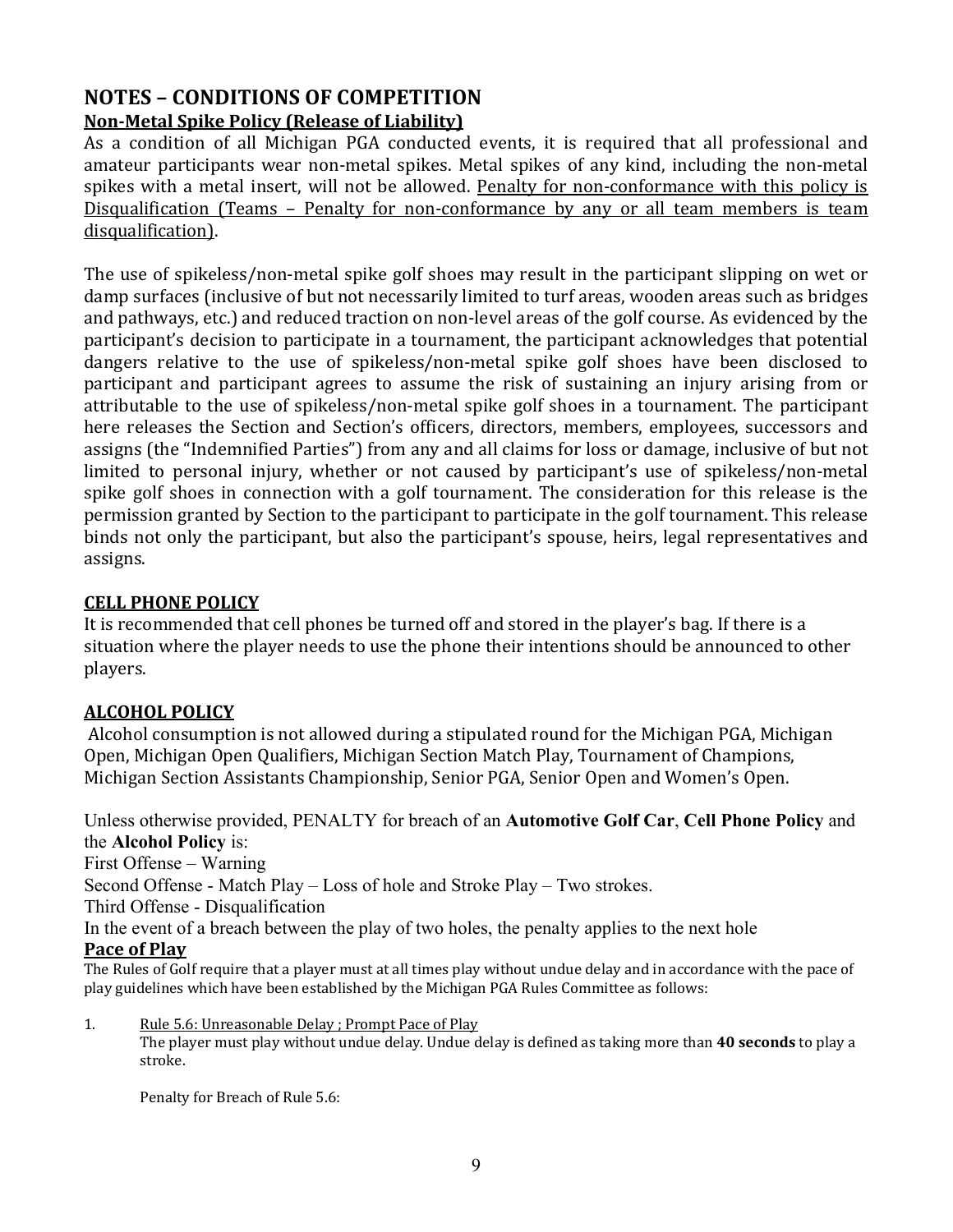| First Offense  | Warning                |
|----------------|------------------------|
| Second Offense | One (1) Stroke Penalty |
| Third Offense  | Two (2) Stroke Penalty |
| Fourth Offense | Disqualification       |
|                |                        |

- 2. Michigan PGA Officials will use discretion concerning the Pace of Play of early groupings. All groups of three (3) will be expected to play at a pace not to exceed (\*\***4 hours 10 minutes)** for 18 holes (see Pace of Play Time Charts).
- 3. The lead group to start either from tee #1 or tee #10 in either the morning or afternoon wave will be considered out of position if, at any time during the round, they exceed the allotted time to play as detailed on the attached Pace of Play Time Chart.
- 4. Any subsequent group will be considered out of position if, at any time during the round, they (a) exceed the allotted time to play (Pace of Play Time Chart) **and** (b) reach the tee on a par 3 hole that is open and free of play, or fail to clear the tee of a par 4 hole or a par 5 hole before that hole is open and free of play. Both (a) and (b) must apply for a group to be out of position. A group out of position will be notified that they are out of position and will be subject to individual timing.
- 5. Other than on the putting green, the timing of a player's stroke will begin when he and his caddy have had a reasonable opportunity to reach his ball, it is his turn to play, and he can play without interference or distraction. Time spent determining yardage will count as time taken for that stroke.

On the putting green, timing will begin after a player has been allowed a reasonable amount of time to lift, clean and replace his ball, repair his ball mark and other ball marks on his line of putt and remove loose impediments. Time spent looking at the line from beyond the hole and/or behind the ball will count as time taken for that stroke.

A player will be allowed a maximum of **40 seconds** to complete his stroke. **NOTE**: An additional 10 seconds will be allowed for (a) the first to play a stroke from the teeing ground on a par 3 hole; (b) the first to play a second stroke on a par 4 or par 5 hole; (c) the first to play a third stroke on a par 5 hole; (d) the first to play a stroke around the putting green; or (e) the first to play a stroke on the putting green.

6. If a player exceeds the time limit on one (1) occasion, he will be cautioned that if he exceeds the time limit on one more occasion (total of 2), he will automatically incur a penalty of one stroke, under Rule 5-6. If the player exceeds the time limit on one more occasion (total of 3), he will incur an additional two-stroke penalty. If a player exceeds the time limit a total of four (4) times, the penalty is disqualification.

NOTE: Timing will discontinue when the group has regained its position. Any timing exceeding the allotted time to play will be carried over for the remainder of the round.

#### \***\*Time Varies for Each Event**

#### **Automotive Golf Car Rules**

1. Players who choose to walk, must walk the entire stipulated round and employ a caddie to carry their clubs.<br>2. Plavers who

- Players who choose to ride, must have their clubs transported on a golf car, and you must ride from each tee to the area of the drive. Maximum of **two** golf cars per pairing, unless otherwise permitted
- **Note: Players are not allowed to walk during team events.**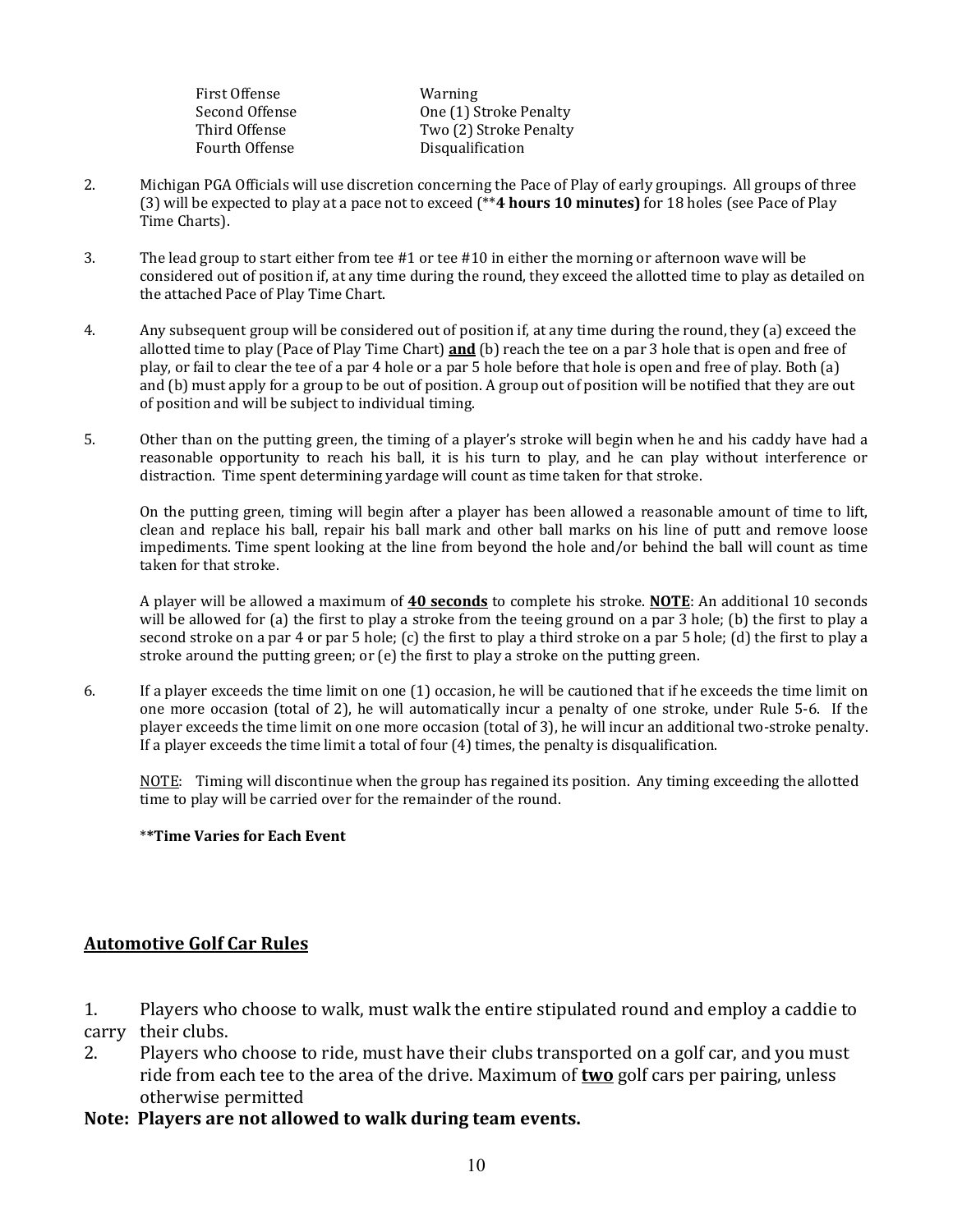- 3. A person authorized by a player to drive the golf car is considered the caddie of the player. A caddie may or may not ride in the golf car.
- 4. Golf cars should not be taken from the car staging area until both players have arrived and ready for play. Maximum of two golf cars per pairing, unless otherwise permitted.
- are ready for play. Maximum of <u>two</u> golf cars per pairing, unless otherwise permitted.<br>5. When a golf car is emploved by two players, the car and any person or thing in it is
- When a golf car is employed by two players, the car and any person or thing in it is always deemed to be the equipment of the player whose ball is involved, except when the car is

being driven by one of the players employing it, in which case the car and its contents are considered the equipment of that player.<br>6. Golf cars must not be driven up the

6. Golf cars must not be driven up the sides of the green and/or tees. Cars should be driven on the paths as much as possible and across the fairway at a 90-degree angle. When so restricted. the paths as much as possible and across the fairway at a 90-degree angle. When so restricted, the cars must remain on the paths at all times.

the cars must remain on the paths at all times.<br>7. It is imperative that all players return their 7. It is imperative that all players return their cars to the staging area immediately upon completion of their round. Do not leave them at the various courses or their respective area of their round. Do not leave them at the various courses or their respective areas or

parking lots.<br>8. Any go 8. Any golf cars not employed by contestants must be authorized by the Tournament<br>Committee Chairman, Executive Director, Tournament Supervisor, Event Sponsor, or Ho Chairman, Executive Director, Tournament Supervisor, Event Sponsor, or Host Facility.

#### **Note: Due to terrain and/or distances between greens and tees, some courses are not conducive to walking. Section Staff will work with the tournament chairman, event chairman and host professional to make this determination. Players will be notified in advance if walking will not be allowed and it will also be noted on the local rules sheet.**

Unless otherwise provided, PENALTY for breach of an Automotive Golf Car Rule is:

First Offense – Warning

Second Offense - Match Play – Loss of hole and Stroke Play – Two strokes.

Third Offense - Disqualification

In the event of a breach between the play of two holes, the penalty applies to the next hole.

### **Dress Code**

- Male Professionals: Proper dress code is required at all Michigan PGA co-sponsored events. Jeans and shorts, of any style, cut-offs and tank tops are not permitted. Exception - Professionals may wear acceptable shorts in any section event except at any time during the days of the championship rounds for the: Michigan Open Championship and its qualifying events, Michigan PGA Championship and the Michigan PGA Section Match Play Championship. Contestants not wearing proper attire shall not be permitted to compete.
- Female Professionals: Proper dress code is required at all Michigan PGA co-sponsored events. Jeans of any style, cut-offs and tank tops are not permitted. Proper attire can include skirts, culottes, dresses, slacks and golf styled Bermudas. Contestants not wearing proper attire shall not be permitted to compete.
- Amateurs: Amateur participants are required to adhere to the same dress code policy as professionals, with the exception that amateurs may wear acceptable shorts in any event except the Michigan Open and its qualifying events.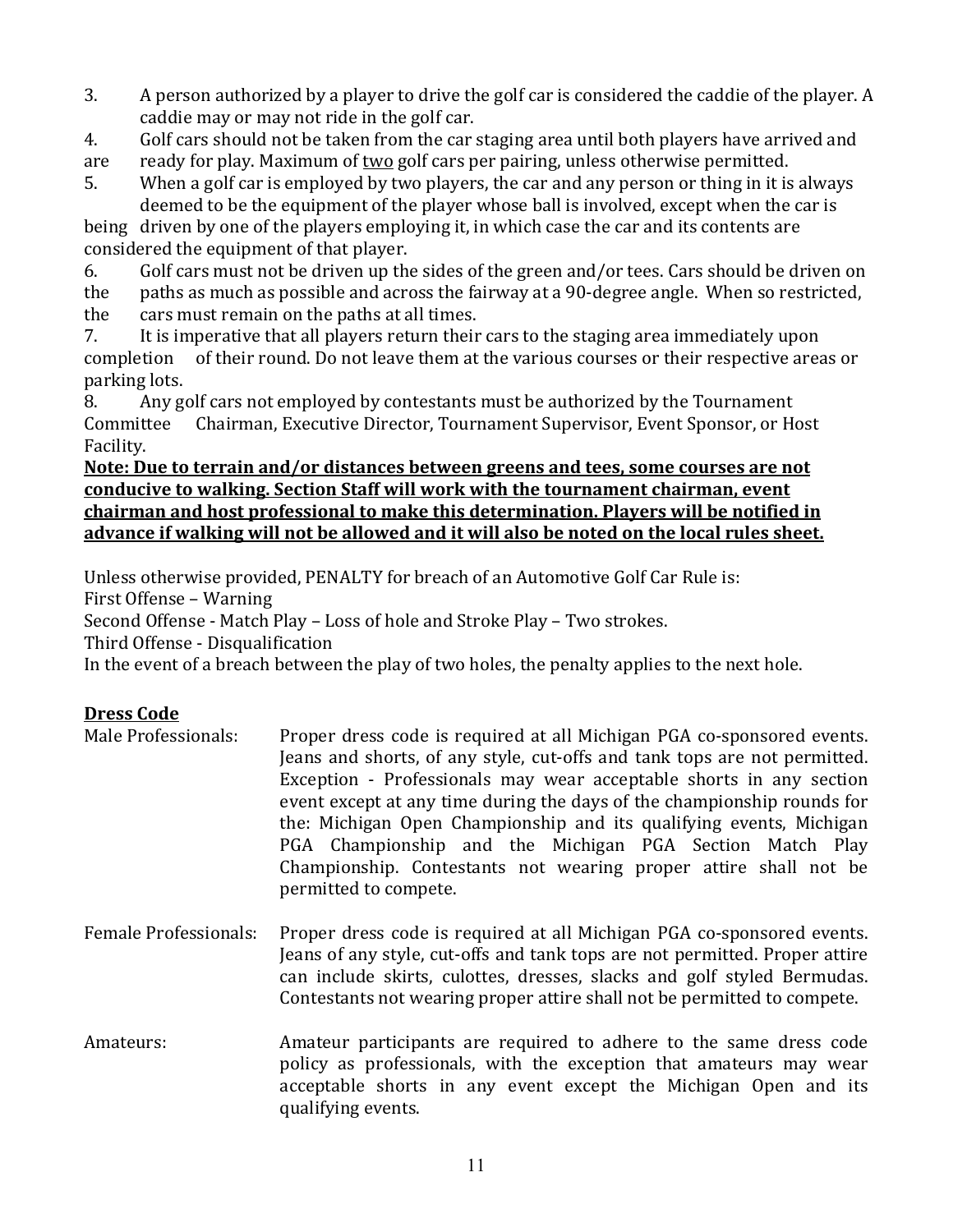### **PURSE/PRIZES**

#### **Trophied Events**

The Tournament Director shall be responsible for the appearance of such trophies that are presently in the possession of the Section, at and on the occasion of the events of which they are emblematic, such as:

- 1. James D. Standish, Jr. Trophy Michigan Open Championship.<br>2. Gilbert A. Currie Trophy Michigan PGA Professional Champio
- 2. Gilbert A. Currie Trophy Michigan PGA Professional Championship.<br>3. Walter Hagen Trophy State Pro-Amateur Championship.
- 3. Walter Hagen Trophy State Pro-Amateur Championship.
- 4. Fred L. Riggin, Sr., Trophy Michigan PGA Senior Championship.
- 5. Joseph B. Devany Trophy Michigan PGA Pro-Assistant Championship.
- 6. Al Watrous Cup Michigan PGA Pro-Pro Championship.
- 7. Don Soper Trophy Michigan PGA Senior-Junior Championship.
- 8. Tommy Shannon-Chuck Kocsis Trophy Senior Pro-Senior Amateur Championship.<br>9. Iim Picard Trophy Michigan PGA Match Play Championship.
- 9. Jim Picard Trophy Michigan PGA Match Play Championship.
- 10. Dave Griffith Trophy State Assistants Championship.

#### **Professional Prize Money Distribution**

- 1. The professional prize money distribution in Michigan Section Sponsored and/or Co-Sponsored Events shall be determined by the Tournament Committee.
- 2. In the event of a tie for last place that would result in a payment to a professional of less than \$5.00, the Tournament Supervisor shall conduct a draw by lot that will insure a minimum payment of \$5.00 to each winning professional.
- 3. In the event there are no skins at an event the money will go to the teams or players that had the fewest lowest scores on any given hole. In addition, a 10% administration fee be taken out and put towards the sponsors outing*.*

#### **Al Watrous Award - Player of the Year**

This award will be presented to the golf professional that displayed outstanding playing ability in the following events. Player of the Year points will be awarded as earned from Section Fall Meeting to Section Fall Meeting.

### **Michigan Open, Tourn. of Champions,**

| Michigan PGA Professional Championship |  |
|----------------------------------------|--|
|                                        |  |
|                                        |  |
|                                        |  |

#### **US Open**

| Make the Cut - 26th Place 20 pts |
|----------------------------------|
|                                  |
|                                  |
|                                  |

#### **Match Play Classic**

| Chapter / Senior Round of 8 loss Loss 3 pts |  |
|---------------------------------------------|--|
|                                             |  |
|                                             |  |
|                                             |  |
|                                             |  |
|                                             |  |
|                                             |  |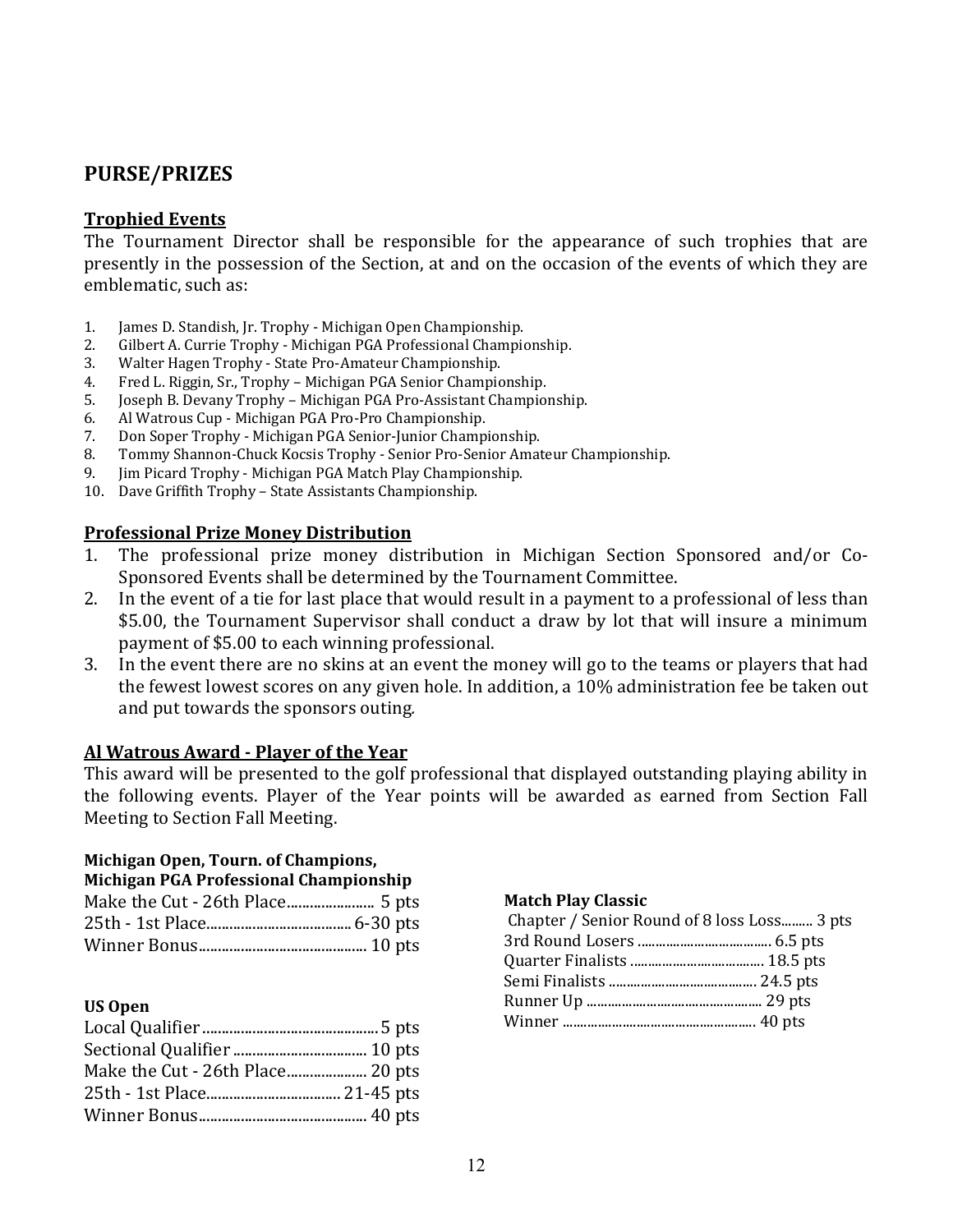| <b>National PGA Championship</b> |
|----------------------------------|
|                                  |
|                                  |
|                                  |
|                                  |
|                                  |
| <b>Chapter Championship</b>      |
|                                  |
|                                  |
|                                  |
|                                  |
|                                  |
|                                  |

*Note: All competitors must play from the back tees to be eligible for the Section Player of the Year Points*

#### **Fuller Cup Matches**

The Fuller Cup Matches challenge the twelve (12) leading Michigan Section PGA Members against the top twelve (12) Michigan Amateurs as determined by the GAM and Michigan Publinx Golf Association. The twelve (12) professionals shall qualify as follows:

Host Professional, Current Seniors PGA Champion, Current Assistants Champion, Current Michigan Open Champion, Current Michigan PGA Professional Champion, Current Match Play Classic Champion, Current Player of the Year and Two Captains Picks. The Captain is the current Tournament Chair.

The Player of the Year final point list determines the remaining players and alternates. The Captain of the team is the Tournament Committee Chairman.

Any other events involving Michigan PGA Members, sanctioned through the Michigan Section PGA, will be comprised through a system developed by the Tournament Committee.

### **TOURNAMENT CONDUCT CODE**

#### *Section Tournament Policy*

#### **Discipline, Penalties, and Appeals**

Each PGA of America Member or Associate Participant ("Participant") in a Section golf tournament acknowledges the right and authority of the Section to (i) fine and suspend from tournament play; and/or to (ii) fine and permanently bar the Participant from Section tournaments. Any Participant in a Section event hereby releases the PGA of America Section, the PGA of America, the PGA Tournament Corporation, Inc., rules officials, each director, officer, member, employee, agent or representative of any of the foregoing jointly and severally, individually and in their official capacity, of and from any and all claims, demands,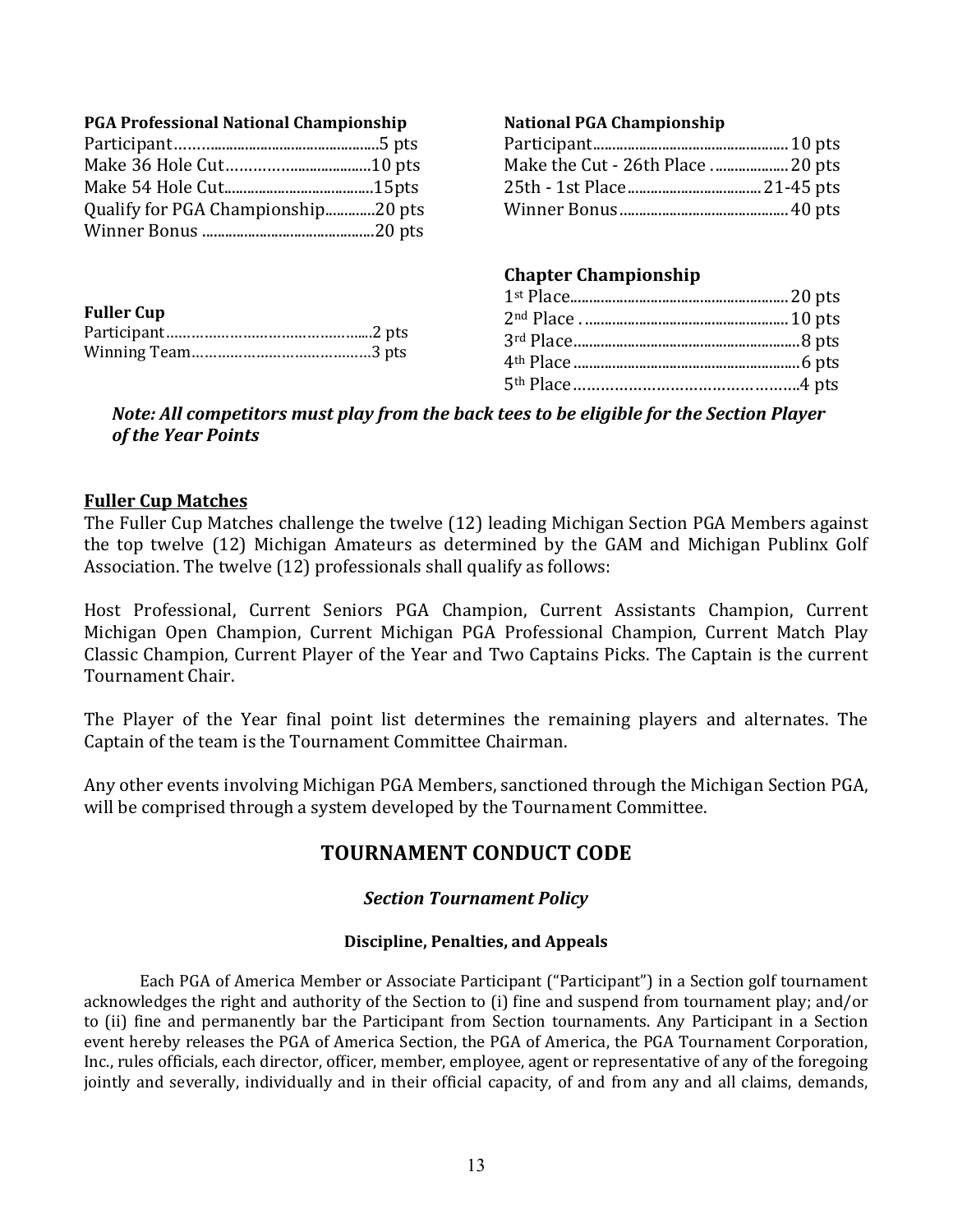damages and causes of action whatsoever, in law or equity, arising out of or in connection with any such decision or action by the Section, PGA of America or any appellate body.

Fines are due and payable within thirty (30) days unless the Participant has made a written appeal. Should the appeal be denied, the fine will be due and payable within thirty (30) days of such denial of appeal; and the Participant will be ineligible to participate in any Section tournament and any other PGA of America tournaments and the tournaments of any other PGA Section until said fine is paid in full.

#### **A. Advance Notification of Proposed Disciplinary Action**

Except for penalties under the Rules of Golf and for "Minor Penalties" (as hereafter defined), any Participant subject to disciplinary action or penalty defined as a "Major Penalty" shall first be notified of such proposed action in writing. Such notice may be presented to the Participant by a tournament official. Within thirty (30) days from the receipt of the notice, the Participant shall submit to the Section Tournament Director or the Section Executive Director such facts or evidence of mitigating circumstances as may apply. Within thirty (30) days of receipt of such information from the Participant, the Section Tournament Director or the Section Executive Director shall notify the Participant in writing of the imposition of the proposed disciplinary action or penalty, or that the proposed action has been dismissed. After the imposition of any penalty hereunder, the Participant shall have the right to appeal to the Section Board of Inquiry as set forth in Section E herein.

#### **B. Rules of Golf**

Any Participant in a Section tournament who breaches the Rules of Golf of the United States Golf Association or Local Rules in effect for the conduct of such event shall be subject to the penalties provided in such Rules as well as any other penalties imposed by the Section consistent with this policy. The decision of the Section Rules Officials/ and/or the Section Tournament Committee with respect to such Rules breach shall be final and conclusive.

#### **C. Classes of Penalties for Section Tournament Offenses**

A player will be in violation of the Michigan PGA Tournament Conduct Code if he/she commits any of the following:

- 1. No Card (NC/WD): Any player not turning in a score for a round, unless the player is injured during the round. You may turn in a score, request that WD be posted and then withdraw for reasons of illness, injury or extenuating circumstances only, by notifying the scorer or tournament official. An unauthorized WD is a violation.
- 2. No Show (DNS): Any player not withdrawing properly from an event. That means not informing the official in charge of the event, or the Section Office that you are withdrawing. It is the player's responsibility to see that the officials in charge of the event know that you will not be making your tee time.
- 3. Club Throwing: Any player throwing clubs in any fashion.<br>4. Abusive language Any player using abusive or offensive
- 4. Abusive language Any player using abusive or offensive language audible to players, officials, or the general public, including publicly demeaning tournament sites, sponsors, or other contestants, etc.
- 5. Damage to Golf Course: Any player issuing damage to the golf course, grounds, and/or equipment.<br>6. Cart Courtesies: A contestant must observe cart regulations as posted by the host facility.
- Cart Courtesies: A contestant must observe cart regulations as posted by the host facility.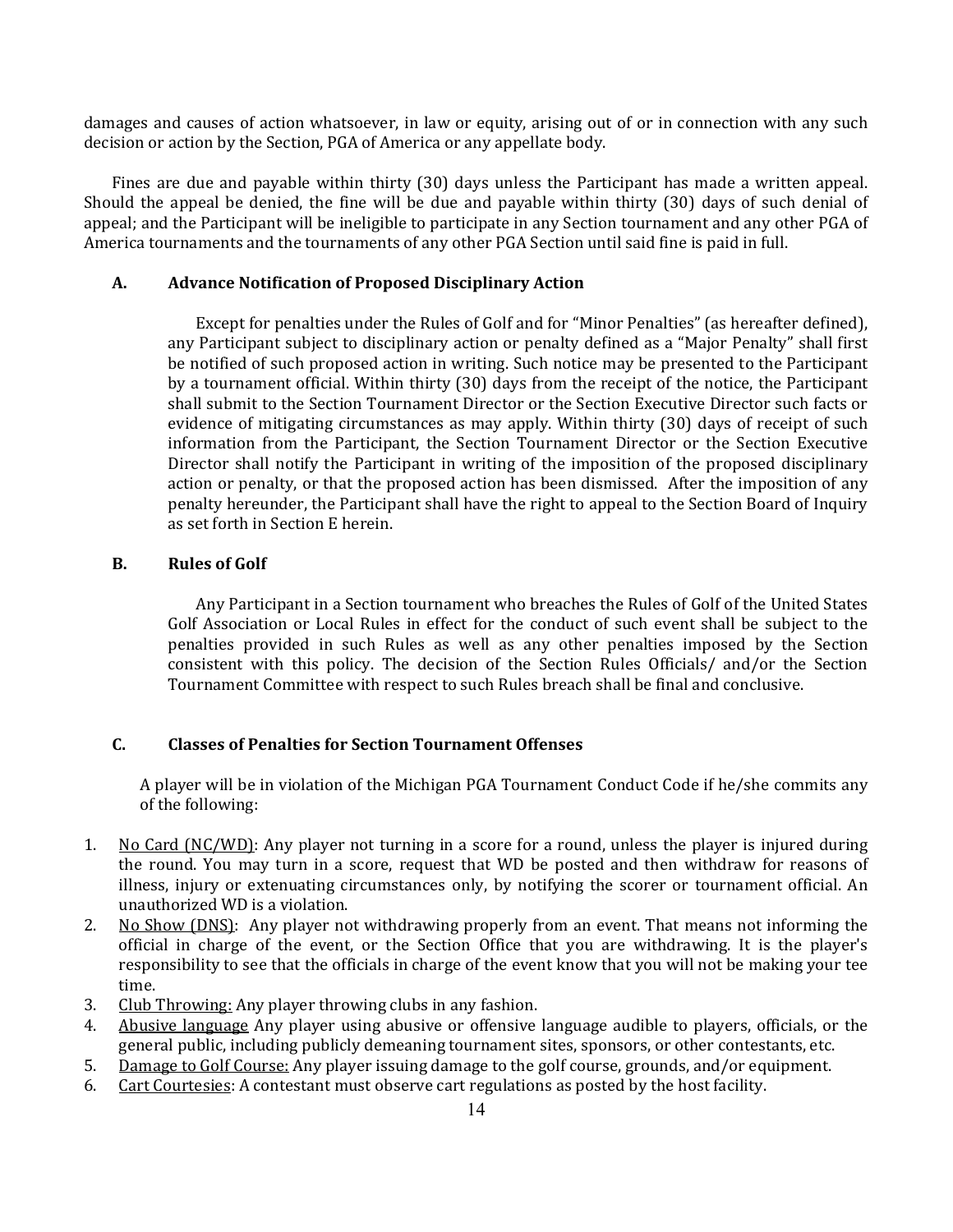**Penalties will be classified as either major or minor, depending on severity of offense. (A second or third offense can occur anytime during the same round, during the same event, or during the same year or for a two year period.)** 

#### 1. MINOR PENALTIES.

A Minor Penalty is a fine of not more than \$150 and/or suspension from tournament play for two or less tournaments. A Minor Penalty may be imposed by the Section tournament officials responsible for the conduct of the tournament.

1st Offense - \$100 2nd Offense - \$150 and tournament suspensions

#### 2. MAJOR PENALTIES.

A Major Penalty is a fine in excess of \$150, suspension from tournament play for more than three tournaments, and/or permanent disbarment from Section tournament play.

3rd minor offense or Conduct Unbecoming a Professional

Fines up to \$1000 and tournament suspensions

Any Participant that is found guilty of more than three offenses or Conduct Unbecoming a Professional charge may, at the sole discretion of the Section, be permanently prohibited from participating in all Section and PGA of America tournaments and also may be subject to PGA of America Code of Ethics charges. Notwithstanding the foregoing, the Section reserves the right to pursue Code of Ethics charges against any PGA Member/Apprentice for conduct charges related to the conduct of any Participant at Section golf tournaments and related events at the sole discretion of the Section in compliance with the procedures for Code of Ethics hearings as set forth in this Article II of the Bylaws.

#### **D. Appeals**

#### 1. MINOR PENALTIES.

Appeals from Minor Penalties shall be to the Tournament Committee Chairperson (or his/her designee). Such appeal may be in writing or oral. Such appeal shall be received by the Tournament Committee Chair no later than thirty (30) days subsequent to the infraction. The Tournament Committee Chair shall render the decision on appeal in writing within thirty (30) days of the receipt of the appeal and submit a final report to the Section Executive Director. The Section Executive Director shall submit this final report to the Association General Counsel. Such decision shall be final. Notwithstanding the foregoing, in the event that the Section determines that it would prefer that a Minor Penalty shall be submitted to the Board of Control for a hearing in lieu of action by the Section, then the Section Board of Inquiry will follow the same procedures set forth herein for all matters submitted to the Board of Control for Code of Ethics procedures.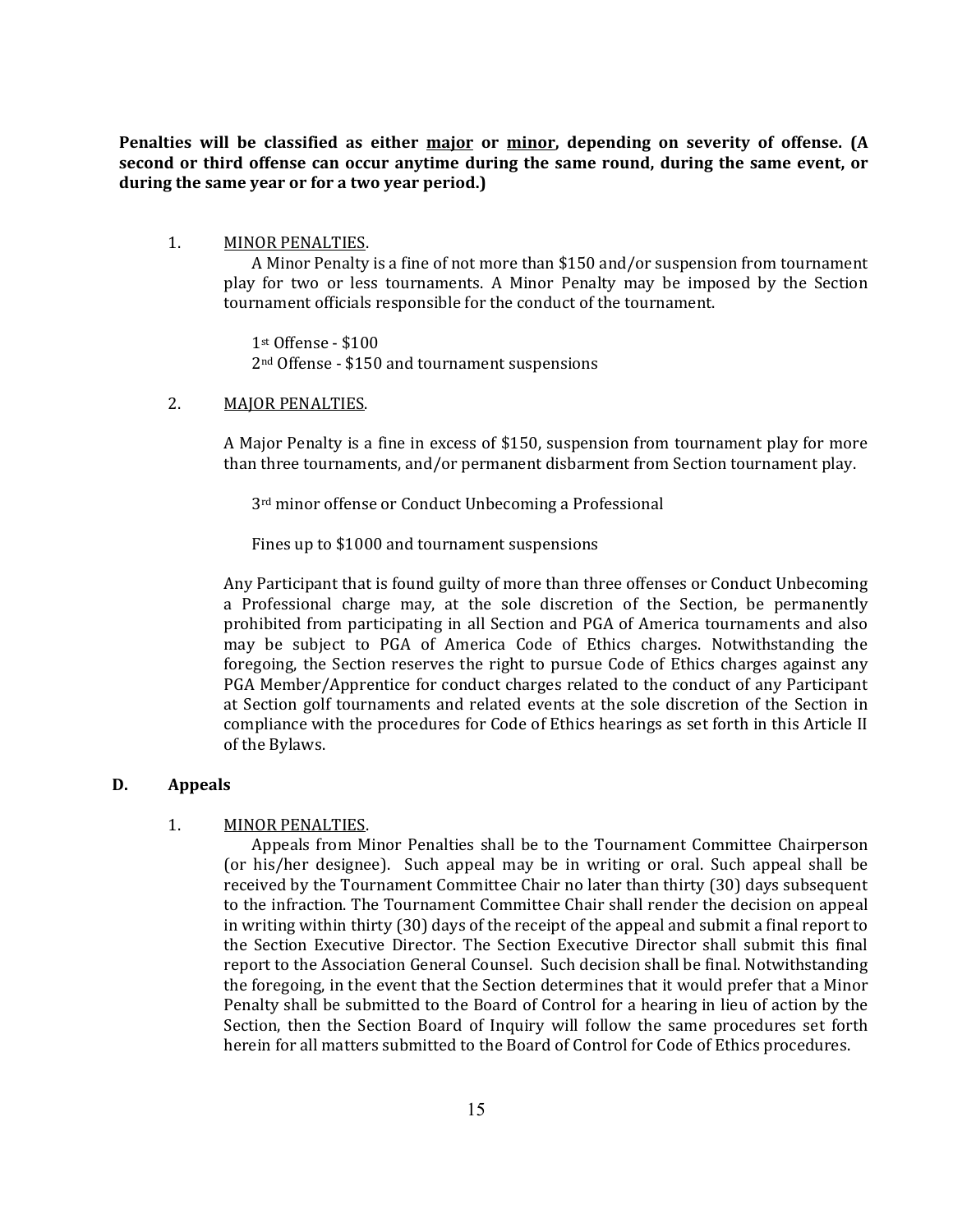#### 2. MAJOR PENALTIES.

Within thirty days from the date of notification of a Major Penalty, the Participant may submit a written appeal to the Section Board of Inquiry. Failure to file such an appeal shall be deemed conclusively to be an admission of the charges specified in the notification.

Thereafter, the Section Board of Inquiry will prepare a report of the matter to the Board of Control and the matter will be set for a hearing before the Board of Control in accordance with all applicable procedures set forth herein for ethics appeals heard by the Board of Control. The Board of Control shall hear the appeal either at the next regularly scheduled Board of Control hearing or at an expedited meeting that may be held in person or via conference call at the discretion of the Chair of the Board of Control. The decision of the Board of Control shall be final. An appeal shall operate to stay the effective date of any penalty, except suspension from a Section tournament then in progress or scheduled for the calendar week in which the alleged violation occurred, until after a final decision on the appeal.

All fines must be paid within thirty (30) days from the imposition of the fine, or in the event of an appeal, within (30) days from the decision rendered by the Board of Control in the event the Board of Control upholds the findings of the Tournament Committee Chair.

#### **Appeals Committee**

The Section Officers.

### **MEDIA RIGHTS**

By becoming a competitor in a Michigan PGA Sponsored or co-sponsored event, the competitor, in consideration of the opportunity to compete in the event, grants and assigns his/her individual media rights respecting participation in the competition, without exception to the sponsors.

### **NO OTHER REMUNERATION**

By becoming a competitor in a Michigan PGA Sponsored or co-sponsored event, each competitor acknowledges that he/she is not entitled to remuneration of any kind for participation in the competition other than the prizes set forth for that event.

### **CHAPTER TOURNAMENT GUIDELINES**

All Chapters of the Michigan Section PGA operate under the jurisdiction of the Board of Directors of the Section as governed by the PGA of America.

The following conditions are to serve as general guidelines to Chapters in the planning and conduct of their Chapter sponsored and/or co-sponsored tournament events. Each Chapter will produce and distribute their own detailed Rules and Regulations Manual, which must conform to the Section's Tournament Committee Regulations.